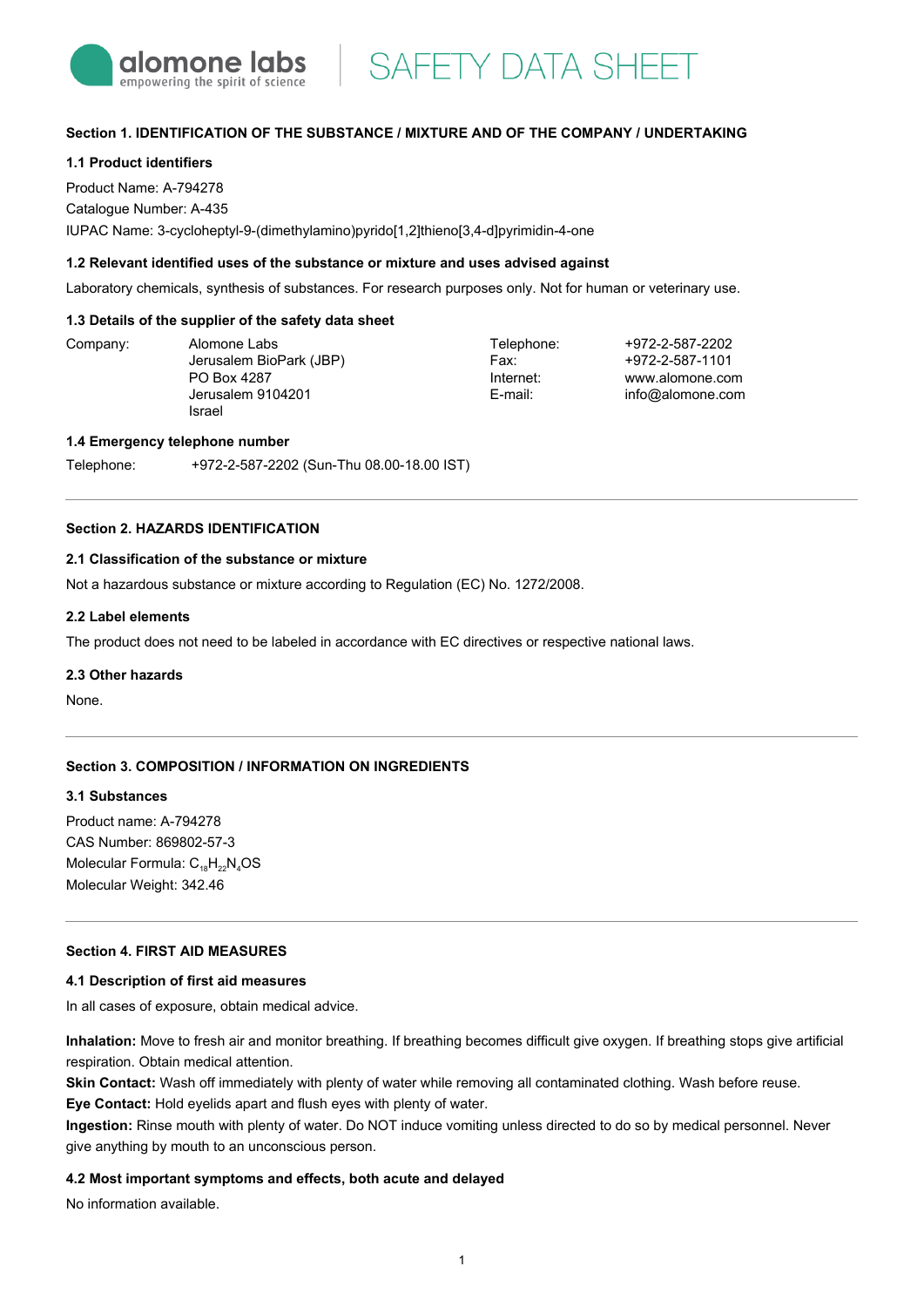## **4.3 Indication of any immediate medical attention and special treatment needed**

Show this safety data sheet to the professional medical staff. Immediate medical attention is required.

### **Section 5. FIRE FIGHTING MEASURES**

### **5.1 Suitable extinguishing media**

Use dry chemical or carbon dioxide.

### **5.2 Special hazards arising from the substance or mixture**

Thermal decomposition can lead to release of toxic and corrosive gases/vapors.

### **5.3 Precautions for fire-fighters**

Wear self-contained breathing apparatus for firefighting and protective clothing to prevent contact with skin and eyes.

## **Section 6. ACCIDENTAL RELEASE MEASURES**

### **6.1 Personal precautions, protective equipment and emergency procedures**

Do not take action without suitable protective clothing. Evacuate personnel to safe areas. Ensure adequate ventilation. Avoid dust formation. Avoid breathing vapors, mist or gas.

## **6.2 Environmental precautions**

Do not let product enter drains.

## **6.3 Containment and clean-up methods and materials**

Cover liquid spill with sand, earth or other non-combustible absorbent material. Cover powder spill with plastic sheet or tarp to minimize spreading. Sweep up and shovel. Keep in suitable, closed containers for disposal.

# **Section 7. HANDLING AND STORAGE**

### **7.1 Precautions for safe handling**

Keep away from heat. Keep away from source of ignition. Empty containers pose a fire risk, evaporate the residue under a fume hood. Avoid contact with skin. Wear suitable protective clothing. In case of insufficient ventilation, wear suitable respiratory equipment. Avoid the formation and inhalation of dust/fumes. If ingested, seek medical advice immediately and show the container or the label.

# **7.2 Conditions for safe storage**

Keep container tightly closed. Keep container in a cool, well-ventilated area. Keep away from direct sunlight. : Shipped at room temperature. Product as supplied can be stored intact at room temperature for several weeks. For longer periods, it should be stored at -20°C. **Protect from light and moisture.**

# **Section 8. EXPOSURE CONTROLS / PERSONAL PROTECTION**

### **8.1 Exposure guidelines**

Contains no substances with occupational exposure limit values.

### **8.2 Exposure controls**

Ensure adequate ventilation, especially in confined areas. Use in a fume hood where applicable. Ensure laboratory is equipped with a safety shower and eye wash station. General industrial hygiene practice.

### **Personal protective equipment**

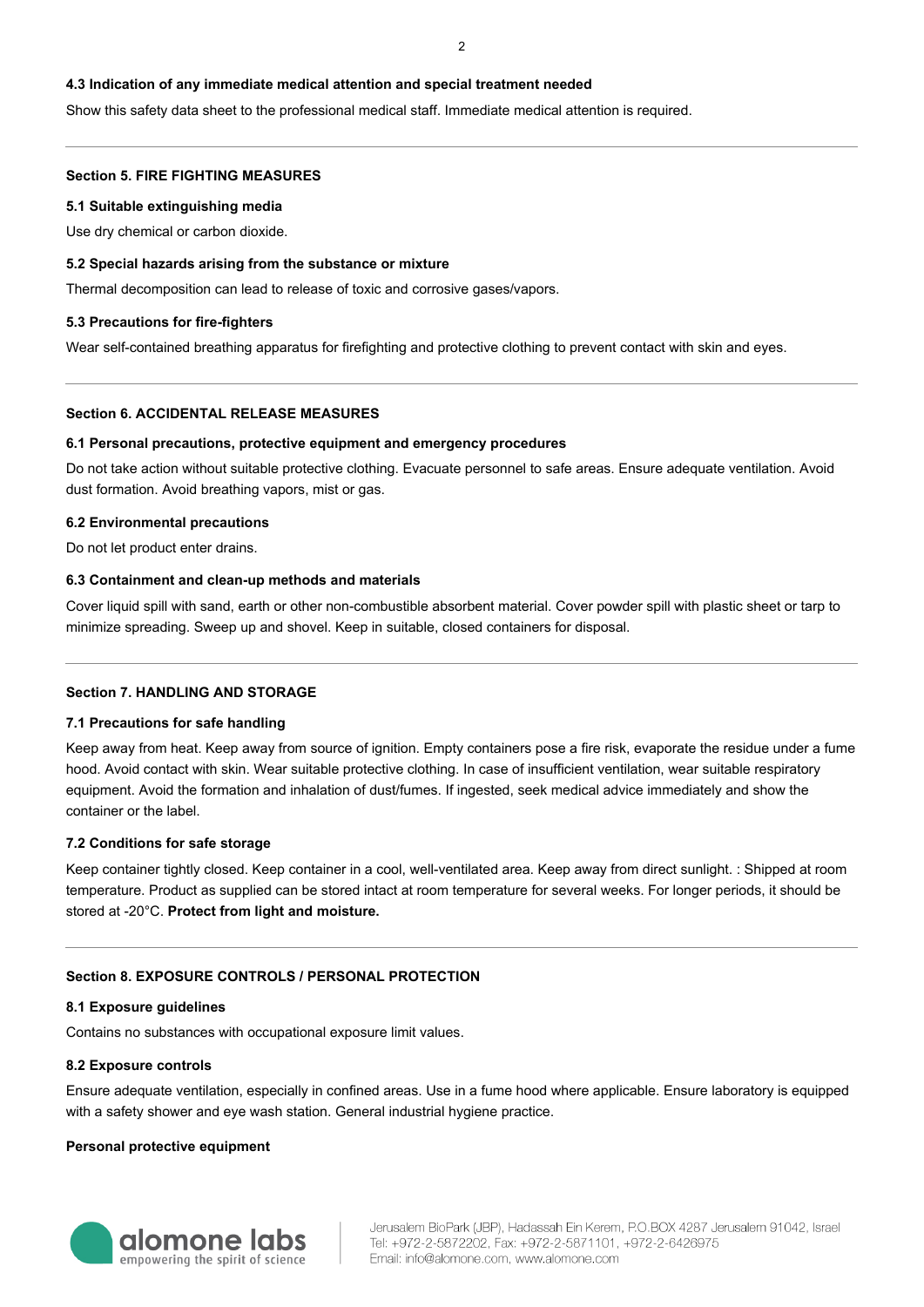**Eye/face:** Safety goggles.

**Skin:** Chemical resistant gloves. Gloves should be inspected before use. Wash and dry hands thoroughly after handling. **Body:** Wear appropriate protective clothing. Remove and wash contaminated clothing before re-use. **Respiratory protection:** Use a suitable respirator as conditions warrant.

# **Section 9. PHYSICAL AND CHEMICAL PROPERTIES**

### **9.1 Basic physical and chemical properties**

Physical state: Powder form Odor: Not available Odor threshold: Not available pH: Not available Boiling point/range: Not available Flash point: Not available Evaporation rate: Not available Flammability (solid, gas): Not available Upper/lower flammability or explosive limits: Not available Melting/freezing point: Not available Vapor pressure: Not available

Vapor density: Not available Relative Density: Not available Explosive properties: Not available Flash point: Not available Viscosity: Not available Solubility: Soluble in DMSO. Centrifuge all product preparations before use (10000 x g 5 min) Partition coefficient: Not available Auto-ignition temperature: Not available Decomposition temperature: Not available Explosive properties: Not available Oxidizing properties: Not available

## **9.2 Other information**

No data available.

# **Section 10. STABILITY AND REACTIVITY**

# **10.1 Reactivity**

Stable under recommended transport or storage conditions.

### **10.2 Chemical stability**

Stable under recommended conditions.

### **10.3 Possibility of hazardous reactions**

Hazardous reactions will not occur under normal transport or storage conditions. Decomposition may occur on exposure to conditions or materials listed below.

### **10.4 Conditions to avoid**

Heat.

### **10.5 Incompatible materials**

Strong oxidizing agents, strong acids/bases.

### **10.6 Hazardous combustion or decomposition products**

May emit toxic gases upon thermal decomposition.

# **Section 11. TOXICOLOGICAL INFORMATION**

### **11.1 Toxicological effects**

### **Acute toxicity**

Does not present acute toxicity hazard based on supplied information.

**Skin corrosion/irritation**

No information available.

## **Eye damage/irritation**

No information available.

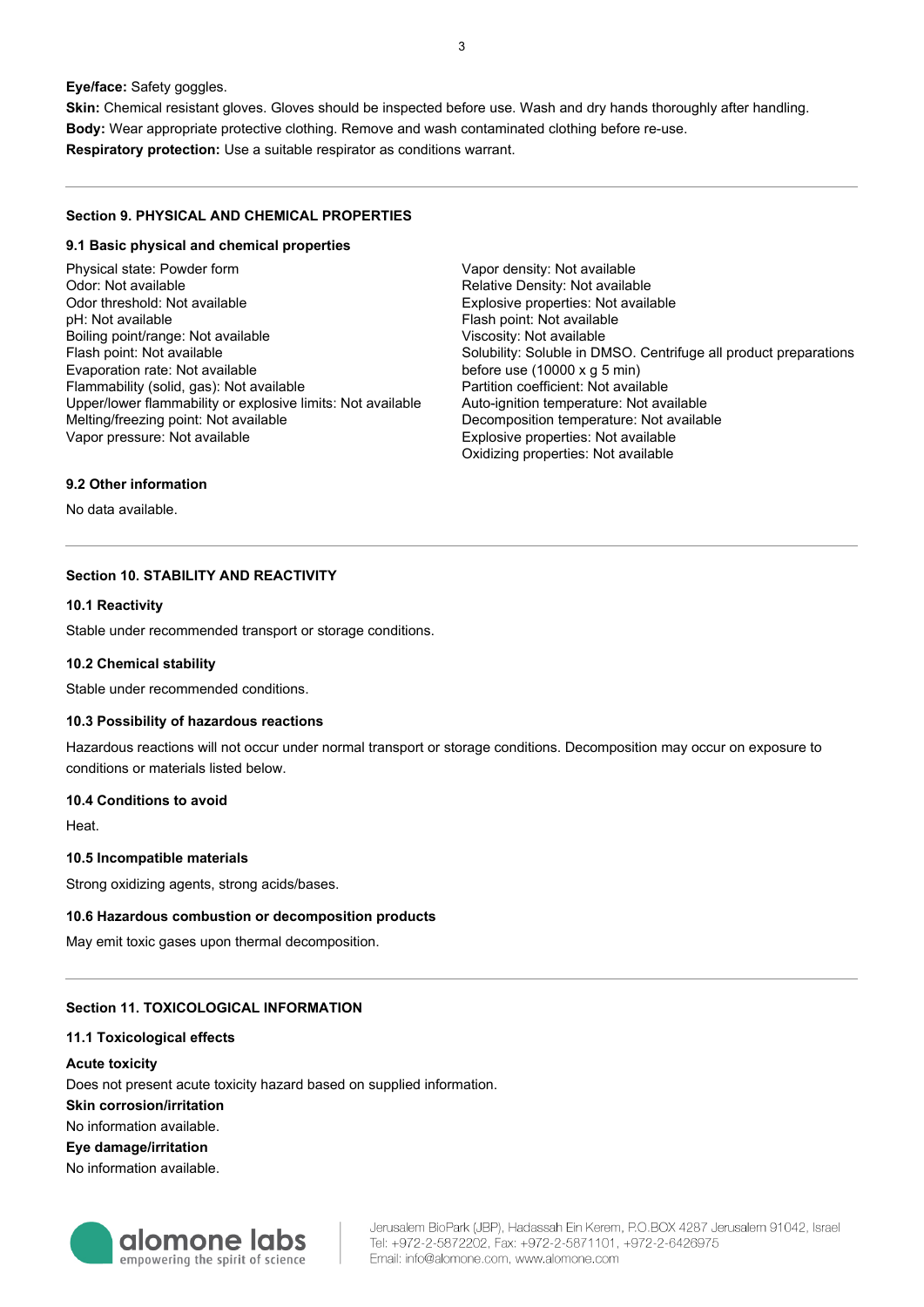#### **Respiratory/skin sensitization**

No information available. **Mutagenicity** No information available. **Carcinogenicity** No information available. **Reproductive toxicity** No information available. **Aspiration/inhalation exposure** No information available. **Routes of exposure/symptoms** Inhalation: There may be irritation of the throat with a feeling of tightness in the chest. Ingestion: There may be irritation of the throat. Skin: There may be mild irritation at the site of contact. Eyes: There may be irritation and redness.

## **Section 12. ECOLOGICAL INFORMATION**

#### **12.1 Toxicity**

No data available.

## **12.2 Persistence and degradability**

No data available.

### **12.3 Bio-accumulative potential**

No data available.

#### **12.4 Mobility in soil**

No data available.

# **12.5 Results of PBT and vPvB assessment**

No data available.

# **12.6 Other adverse effects**

No data available.

## **Section 13. DISPOSAL CONSIDERATIONS**

#### **13.1 Waste methods**

### **Product**

Transfer to a suitable container and arrange for collection by specialized disposal company in accordance with federal, state and local environmental control regulations.

#### **Contaminated packaging**

Dispose in a regulated landfill site or other method for hazardous or toxic waste in accordance with federal, state and local environmental control regulations.

# **Section 14. TRANSPORT INFORMATION**

**ADR** Not dangerous goods. **IATA** Not dangerous goods.